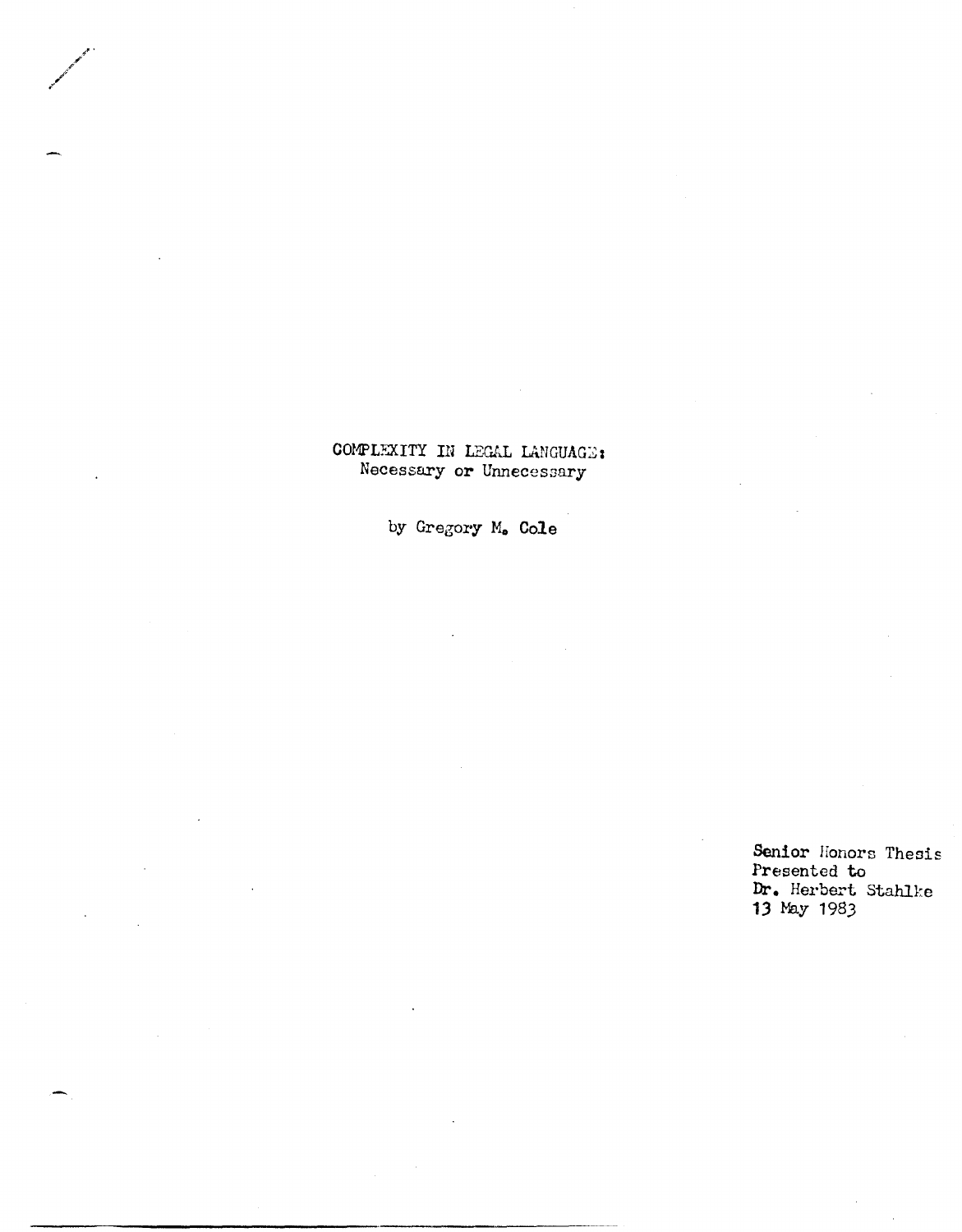ာ်မန္မ 9  $\mathbb{R}^2$  $138.5$  $.365$ 

XLegal language has spanned a countless number of generations and, undoubtedly, will continue to do so as long as there are people to be governed. All organized societies have agreed upon codes of behavior which people must follow to prevent anarchy within their societies.<sup>1</sup> But, if laws are necessary to maintain a peaceful coexistence among people, it is equally necessary for people to understand exactly what those laws mean if they are possibly to or change they follow them, Communication of the precise limits which laws set to behavior must be the fundamental purpose of legal language. This communication must be two-way; in other words, the draftsman must write what he manns, and people must understand what he means. The English language, although an imperfect instrument, is sufficient for this fundamental purpose once draftsmen understand the intricacy of their most important tool.<sup>2</sup>

 $\mathcal{L}_{\mathcal{D}}^{\mathcal{D}}$  . Actually,  $\lambda$ egal language is somewhat of a mismomer because there are two types: Lawyers who conduct beth an office practice and a trial prestice must learn two "legal" languages: the language of draftsmanship and the language of advocacy.<sup>3</sup> It is the language of draftsmanship and its complexity that<br>Weich will be dealt with in this paper. Complexity in legal language will ncludes in the prose text.<br>considered to be anything inherent within that language which makes a legal document more difficult to comprehend. Some people have written on<br>the pitfalls of legal language but few have tribe to justify its complexity. Some take such a pessimistic view of language in general, that it seems a significant achievement for people to comprehend the law at all. (. George. Rossman expressed this point tamty-five years ago: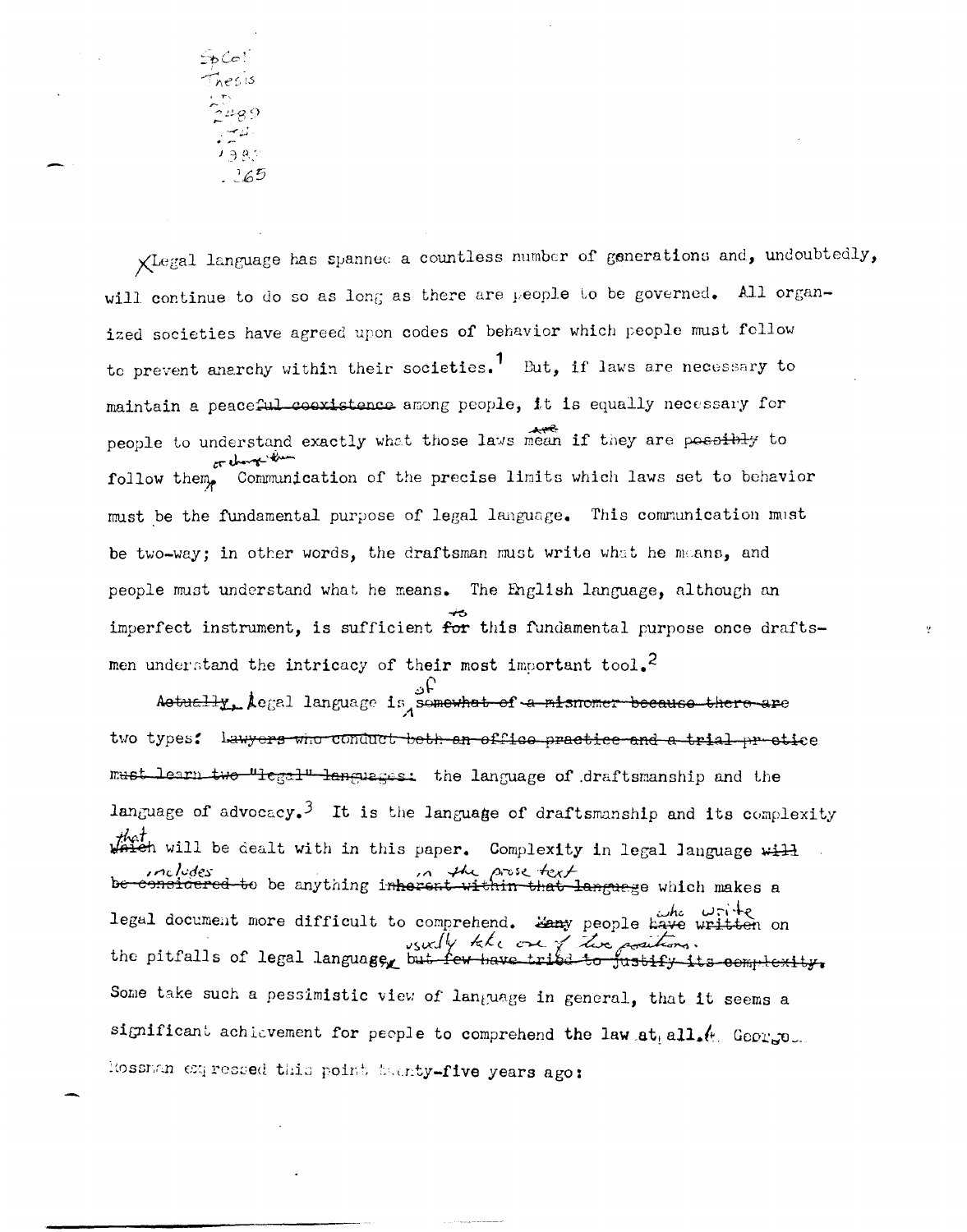ž.

و.<br>چي

It is difficult to believe that although the state and the Federal Government, through the enactment of statutes, expect the citizen to comply with their commands under pain of criminal penalty or civil liability, they write many of their enactments in such vague phraseology that extensive rules of statutory construction are needed to reveal what is meant.<sup>5</sup>

Other people just joke about the complexity of legal language; nevertheless,  $H_i/\sqrt{H_i}$  few have done it as poignantly as the Marx Brothers in a sketch from <u>A Night</u>

at the Opera:

- Groucho: Pay particular attention to this first clause because it's most important. Says the -- uh-- the party of the first part shall be known in this indenture as the party of the first part. How do you like that? That's pretty neat, huh.
	- Chico: I don't know, I don't even have dentures. Let's hear it again.
- Groucho: The party of the first part should be known in this contract as the party of the first part.
	- Chico: That sounds a little better this time.
- $Groucho:$ Well, it grows on you. Would you like to hear it again?
	- Chico: Just the first part.
- Groucho: The party of the first part?
- Chico: No, the first part of the party of the first part.
- Groucho: Look! Here's the second party of the second part.
	- Chico: Hey, why can't the first part of the second party be the second part of the first party? Then you've got something 10

It is easy for people to criticize and joke about the problem of complexity in legal language, but few people explain why legal language is so complex and even fewer make the distinction between necessary complexity and unnecessary complexity in legal language.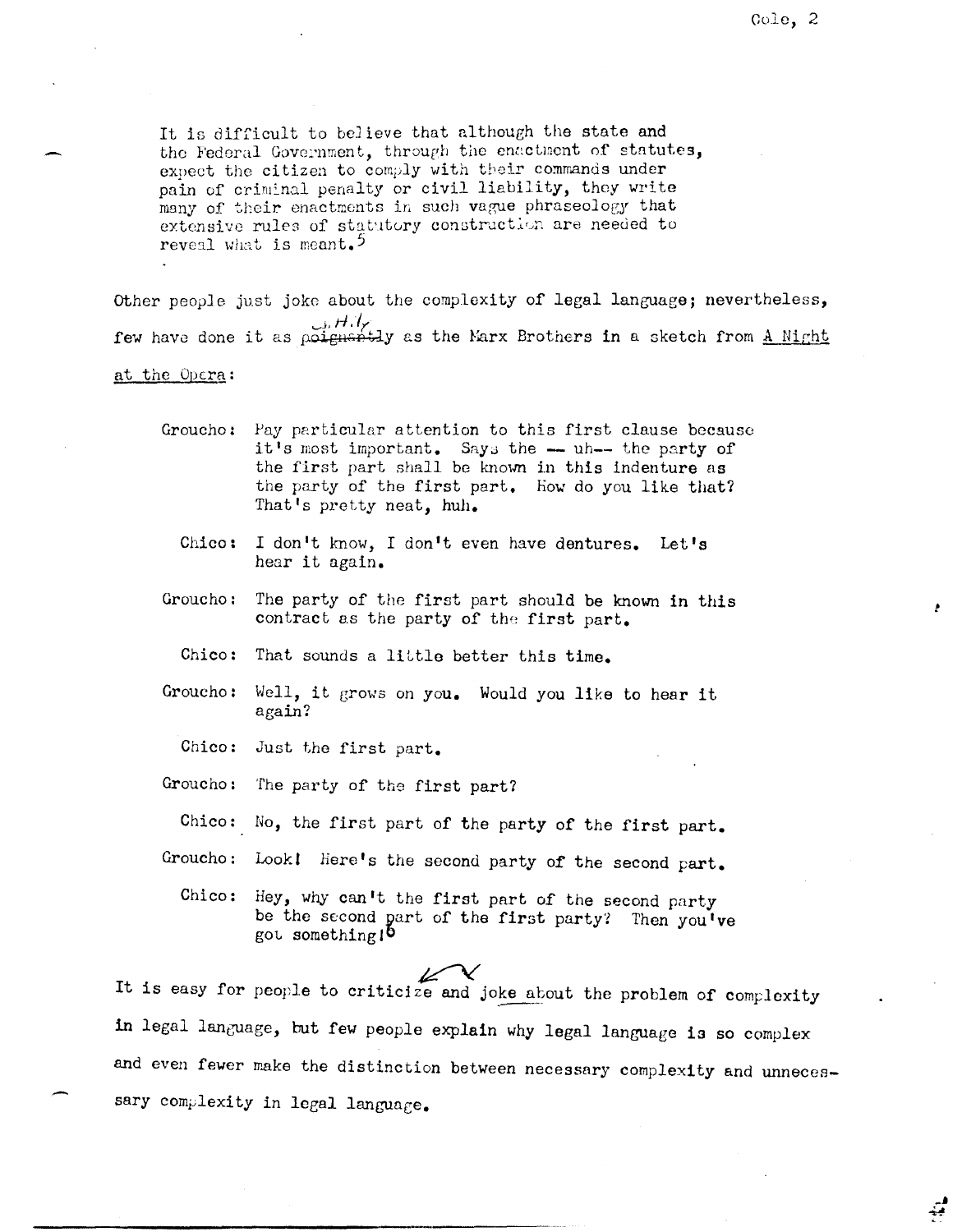As was mentioned earlier, complexity in legal language was defined as anything inherent in that language which makes it more difficult to comprehend. Necessary complexity, then, will b there is the complexity which is shert of grass.<br>De viewed ee complexity which is either very *Inquists malfecsance*, en unavoidable in drafting a legal document. The mater problems in legal language-andy because they can be solved-stem from unnecessary complexity. Unnecessary complexity will be viewed as  $44 +$ that complexity which can be eliminated with little inconvenience to the draftsman with no loss in accuracy, correctness, or style.

Necessary complexity in legal language stems from the specialized nature of this language: it must be precise in naming and reference (definition): it must prescribe or describe complex behaviors which requires complex language; it must use legal jargon where simpler English equivalents would be inaccurate or very inconvenient; and it must succumb to Congressional delegation of power through statutory vagueness.<sup>7</sup> All of the above reasons affect the number of multiple modifications of noun phrases-one of the major indicators of complexity in language.<sup>8</sup> When a draftsmen attempts to write rules covering every conceivable eventuality, the language is likely to be cumbersome, but to make it unnecessarily so is inexcusable.  $9,10$ 

Unnectssary complexity stems partly from the unwillingness of draftsmen to give up their antiquated style of writing, sometimes referred to as "legalese." It may also stem from the draftsman's lack of knowledge, a lack of care, or both. These-are the ills of legal language which should be avoided at all costs except that of accuracy+ overprecision, underprecision, grammatical deviation, wordiness, and, in many instances, traditional phraseology.

Randfolk (15)<br>Professor Quirk and co-authors in <u>A Grammar of Contemporary Fuglish</u> describe revealed their work on noun phrase modification as an indicator of complemity They studied four categories of writing: informal, basically in language.

x.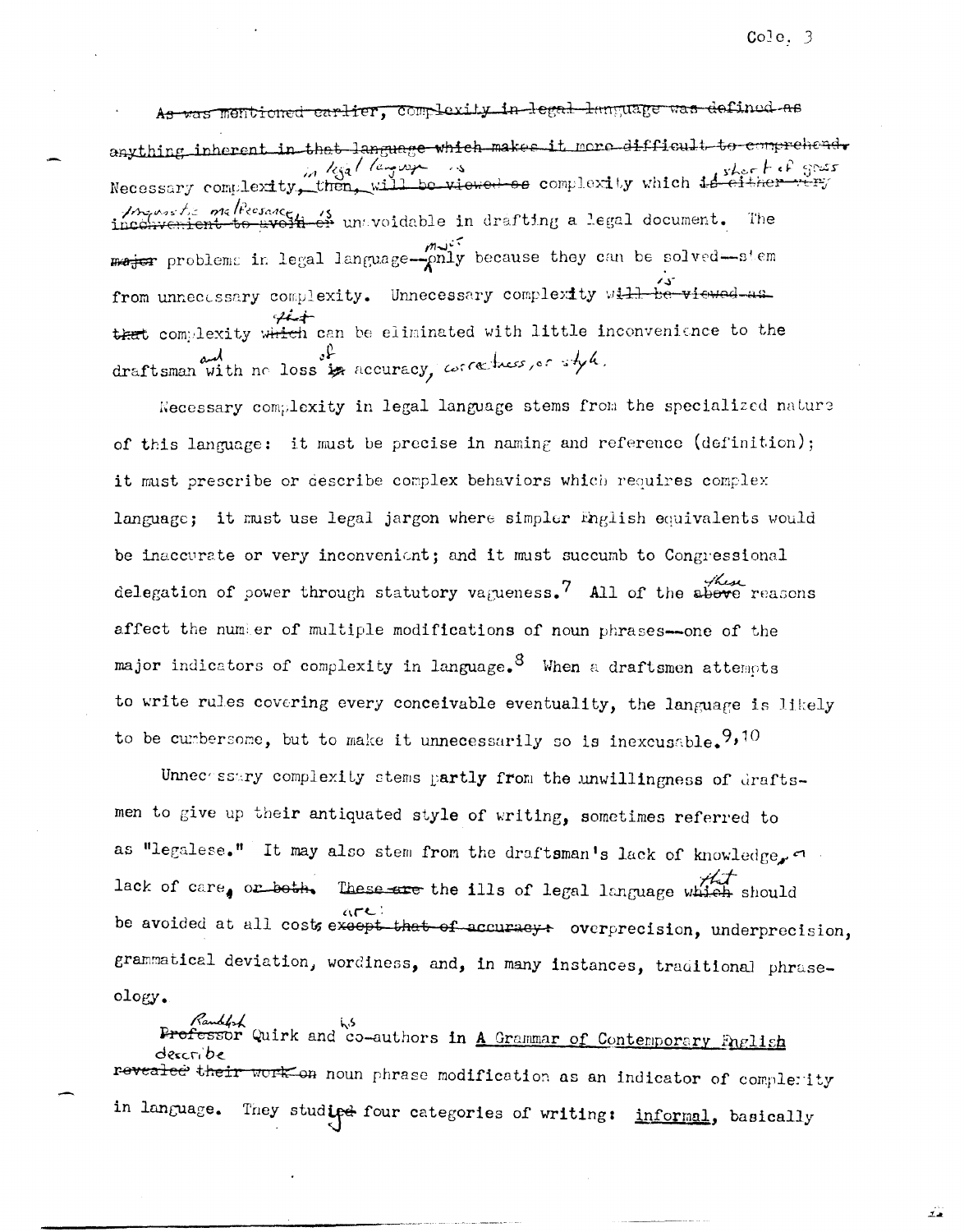letters we write to one another; fiction, self explanatory; serious, besieally written in non-technical non-fiction not dealing with professio allanguages; and scientific, basiesly articles found in scientific journals. They studied each category by dividing noun phrase modification into four types: simple unit, name or pronounspecific reference; simple phrase, articles, demonstratives, quantitative modifiers plus noun; complex sin de, all nouns with a single modifiereither an adjective or a prepositional phrase; complex multiple, all other noun phrases. The type of writing with the highest rutie of complex modification to simple modification is generally considered to be the most complex.<sup>11</sup> Gne could probably guess which type of writing was the most complex; it was Scientific was the nost complex, Seutence and scientific with 54 percent of its noun phrases having complex modification. Scientific writing was followed by serious (34 percent complex),<sup>12</sup>

what has all of this got to do with legal-drafting? Plenty !- I did a study of various legal documents, using the same criteria as Quirk and his colleagues and found that legal writing is at complex as scientific writing if not more so. Legal writing, in the study, was virtually equivalent to scientific writing in complexity at the complex-simple distinction level with 53 percent of its noun phrases having complex modification. However, of the 47 percent of those noun phrases having simple modification, only 9 that names or provening, percent were simple unit, compared to 21 percent in scientific writing.<sup>13</sup> Thest data reflects two major complexity-causing factors in legal language: First,  $\frac{1}{4}$  points to the tendency of draftsmen to rename everything which is quy en (Nr. Jones, hereinafter "the seller."), And second, this data points to the necessary generality in case law and statutory law. Any law which is directed at an individual is most often declared unconstitutional, he laws are for everybody to follow and, hence, must be written in a\ggneral faghion to keep from excluding someone. These two factors,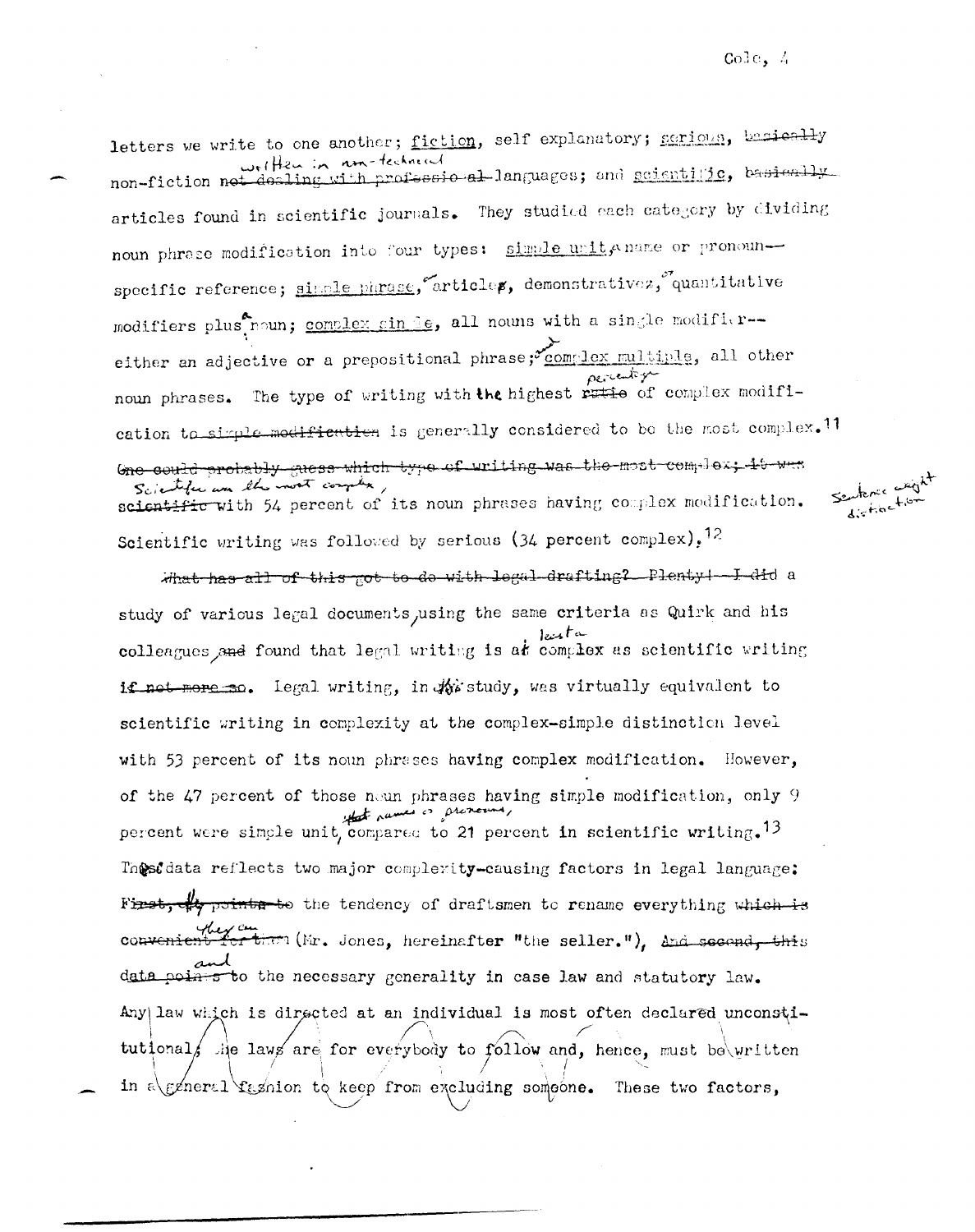often although necessary, cause complexity in legal language.

oftenezant das<br>Tiprofessor who is a pioneer in Rudolph Flesch, a Columbi the research of clarity in writing, has devised a test for the "readability" of writing.<sup>14</sup> This test is used to examine the clarity of laws and bureaucratic regulations mandated by statute to be readable. The formula it uses examines account the document's average number of words per sentence and average number of syllables per word. The higher these averages are, the poorer is the document's readability score.<sup>15</sup>  $\frac{1}{\omega}$  equation the validity of this test is applied to legal documents for two reasons. First, legal jargon is often more obccure and less polysyllabic than its possible English equivalents-efor example, "res gestae" is much shorter than writing "all of the things done in the course of a transaction is admissable as evidence." for the other to write clearly for his evolument, Besides, the draftsman's main concern is that he says what he means according to the standards of communication prevalent in his audience. The audience in a legal cose is usually the lawyers and their clients-with the lawyers available to interpret any necessary jargon.<sup>16</sup> Here, the use of English Fleech equivalents is both unsuitable and inconvenient. Second, the test implies that the length of a sentence alone makes it less readable--not true. Sentence length may allow for more confusion, but it does not cause it; writers alone cause confusion.

Flesch's remarks from his book the Art of Plain Talk emphasize this implication:

...there is one profession that thinks it cannot live without long sentences: the lawyers. They maintain that all possible qualifications of an idea have to be put into a single sentence or legal documents would be no good. 17

Where else would one put the qualifications of an idea? The qualifications have to be there. To split up the qualifications and put them in separate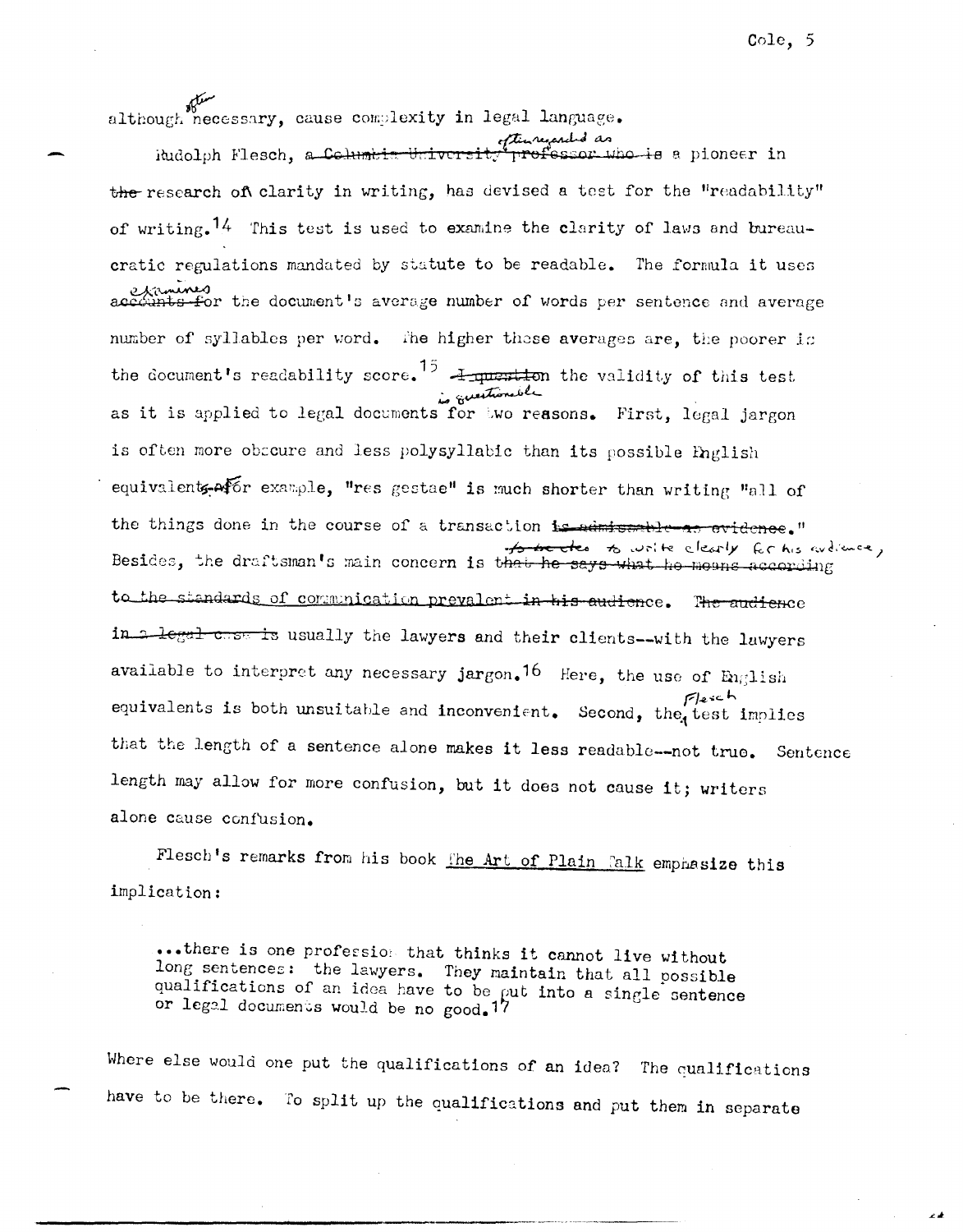repeatedly and to create sentences would cause one to restate the main idea an innumerable amount contractive relevant of times remember that the sentence is the smallest unit in which one can deal with presupposition and assertion, and that short sentences can be lifted out of context with a corresponding change in meaning.<sup>18</sup> But, if a long sentence is handled well, length need not affect clarity. Here is a good example of a long, clearly written sentence:

The Court of Appeals, or any division thereof, or any Listrict Court, or judge thereof, or any board, agency or commission, when exercising adjudicative power or entertaining an individual proceeding under this article, if the determination of any pending matters depends upon as unsettled question or questions of law and important and urgent reasons exist for immediate determination, may certify such question or questions, with any facts necessary to proper determination of the law, together with the reasons for immediate determination, to the Supreme Court, which, if it finds the reasons to be sufficient, shall take jurisdiction for the purpose of deciding the questions of law and shall transmit its decision to the tribunal from which the certification came, which thereupon shall proceed in accordance with the decision.<sup>19</sup>

This sentence might have been written better, but it probably would not greatly affect the sentence's length or elerity. Big problems sometimes require big sentences.

The reason meaning must be, at the very least, resistant to change is expressed eloquently by Sir Ernest Gowers:

The reason why certainty of meaning must be the paramount aim is clear enough.... If anyone is to be held irrevocably to meaning what he says, he must be very careful to say what he means. 20

English words, however, are notorious for having multiple meanings. Cgden and Richards, in The Meaning of Meaning, demonstrate that "meaning,"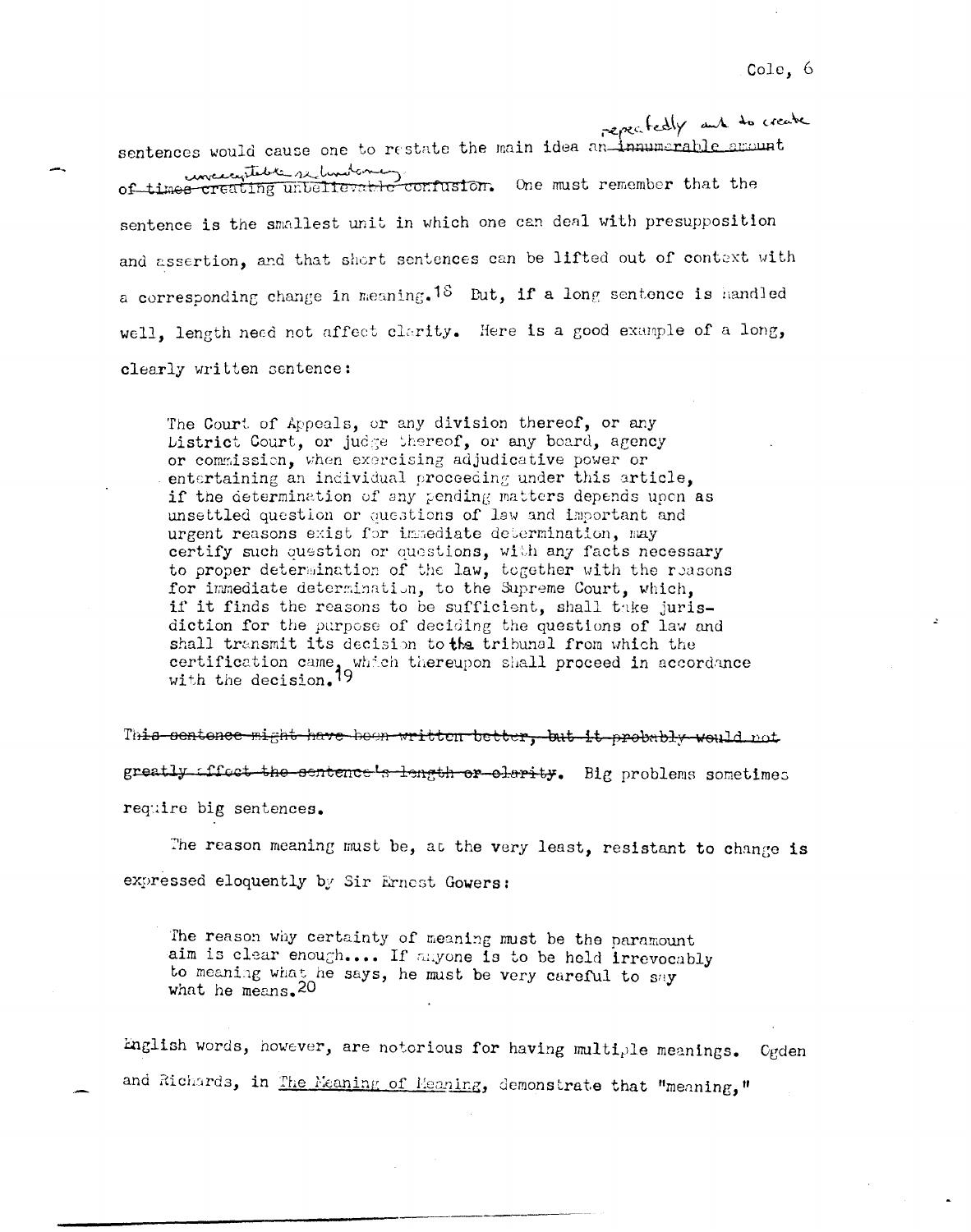used often as an absolute term, is very susceptible to ambiguity because of its many interpretations. They list sixteen different definitions of "meaning," many of interest to lawyers: the words following designated words in a dictionary, what the writer intends to be understood by his audience, that to which the writer actually refers, that to which the writer ought to be referring, that to which the recipient of the word refers, and that to which the recipient believes the writer to be referring.<sup>21</sup> Of course, ambiguity does not apply exclusively to writers, but speakers are involved in a different context of hand gestures, voice intonation and other ways of communicating which will not be discussed here.

A draftsman must be very careful to be precise in both naming and reference. If the reference is unique, ambiguity is not a problem; if the reference is not unique, but the context solves the ambiguity, there is no problem. But, if the reference is not unique and the context does not solve the ambiguity, the passage suffers from semantic ambiguity. Ambiguity, unlike vagueness, usually produces an either/or question--"The passage either means<sup>vint</sup> or that." In the statement, "ilis rights depend on his place of residence," it is unclear whether his rights depend on place of abode or on legal home--if, indeed, they are not one and the same.<sup>22</sup> There are other kinds of ambiguities besides the semantic ones stemming from multiple dictionary meanings. Syntactic ambiguities are uncertainties of modification or of what the modification is to  $\frac{\alpha \gamma e^{i\gamma}}{1+e^{i\gamma}}$  to. In the statement, "Landlord shall require tenant promptly to pay his rent," does "prom tly" modify "require" or "pay"<sup>n?</sup> One cannot tell from the construction of this sentence.<sup>23</sup> Another type of ambiguity arises when there is an internal inconsistency within a document or statute or when there is an external inconsistency between two statutes.  $24$  The court must find in favor of one of the two

Cole, 7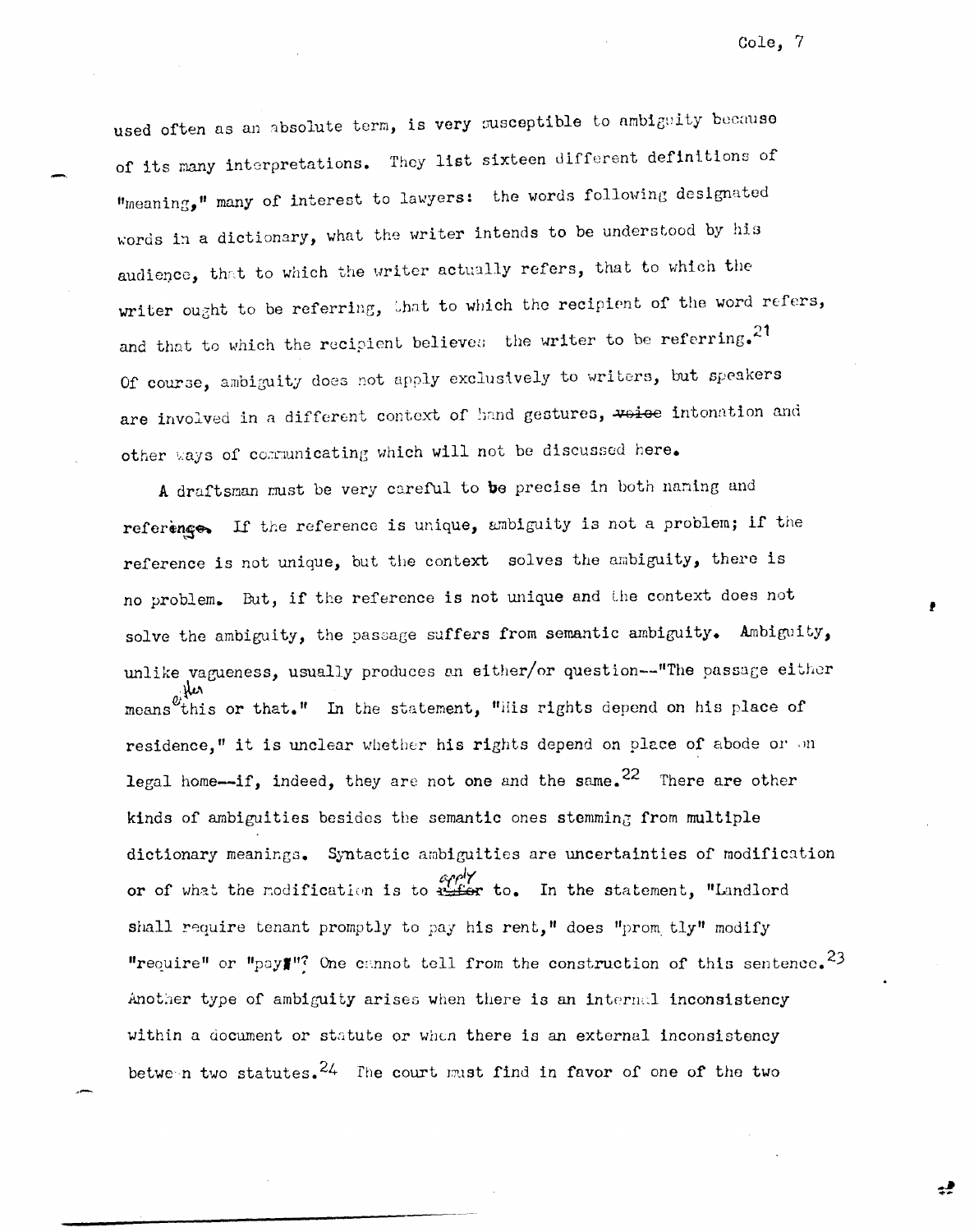interpretations; this is easy when one statute is state law and the other federal, but it is not always a clear-cut choice in stratingtones. Reed Dickerson addresses the problems of ambiguity in Legal language:

The ambiguous word carries the threat, in specific use, of competitive thrusts of meaning that are almost never desirable or justifiable. Because of its potential for deception and confusion, the draftsman should not use an ambiguous word in a context that does not clearly resolve the meaning....<sup>25</sup> It is also highly desirable, though not so critical, that he see that the effectiveness of the statute is not impaired by unnecessary uncertainties of reference that, although resolvable, risk misreading at the hands of unperceptive courts or, at lest, require time and effort to resolve.<sup>26</sup>

Ambiguity is the unfortunate result of unperceptive draftsmen who should know better.

In an Arkansas 63se, a will stated that all of the residue of the estate should be divided equally between the nephews and the nieces upon the testator's wife's side of the family and his niece. The nephews and the nieces on the wife's side of the family were twenty-two in number; the husband only had one niece. The question was, should the estate be divided into twenty-three equal parts, or should the wife's nieces and nephews receive one half and the husband's niece the other half? The only key the court could find to construe this will was the use of the word "between" which implies division into two parts. The court believed that if division into more than two parts had been intended the word "ameng" would have been used--a potent lesson for choos ing the exact word to convey the desired meaning.  $27$  all is easy to see use of between to near "among" that ambiguity can be the source of innumerable law suits.

Another concept related to ambiguity and vagueness is generality. A term is general when it is not limited to a unique referent.<sup>28</sup> Like vagueness, generality is often desirable in many instances. The problem, here. Catagories language either being too general or not general enough. Classes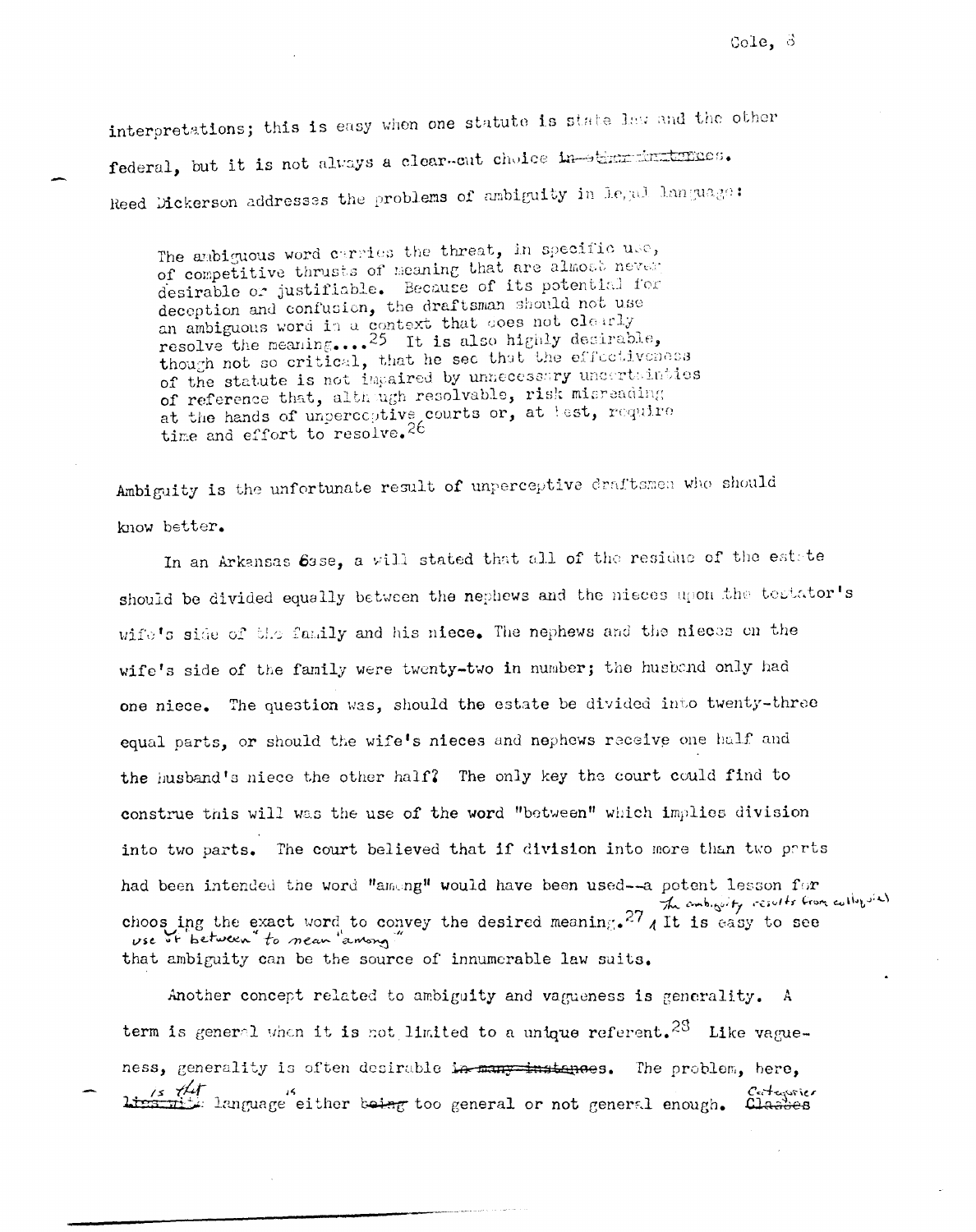denoted in a statute or case law should be neither broader nor narrower than the interpretation neede to carry out the policy-maker's objectives. Draftsmen should be careful not to say "criminal" when they mean "foloniour," and vice versa.<sup>29</sup> The resson generality is so often confused with vagueness is that most general terms are also vague. Reed Dickerson explicates the difference between the two concepts:

The word "many," for example, is both vague and general. So also the word "automobile." The generality of the latter is exemplified by its capacity for simultaneously covering both Fords and Chevrolets without a tinge of uncertainty. Its vagueness is exemplified by the uncertainty whether it covers three-wheeled Mosserschmitts, which bear a strong resemblance also to motorcycles. 30

Vagueness and generality are often very beneficial tools of the draftsman as long as they are not misunderstood or misused. While ambiguity, like vagueness and generality, leaves a question in the mind of the reader, the question is usually substantive rather than quantitative and should be avoided altogether.

People who complain the most about legal language rarely complain about ambiguity, however. They complain about the jargon. Although some jargon is necessary in any profession, the legal profession has more needless jargon and traditional phraseology than most. Maury Maverick coined the term "gobbledygock" for the pedantries and verbosities of legal language which almost always obscure meaning. 31 Polonius, the Lord Chamberlain in Hamlet, said it best (if not contradictingly):

My liege and madam,-to expostulate What majesty should be, what duty is, Why day is day, night night, and time is time, Were nothing but to waste night, day, and time. Therefore, since brevity is the soul of wit, And teclousness the limbs and outward flourishes, I will be brief...32

Cole, 9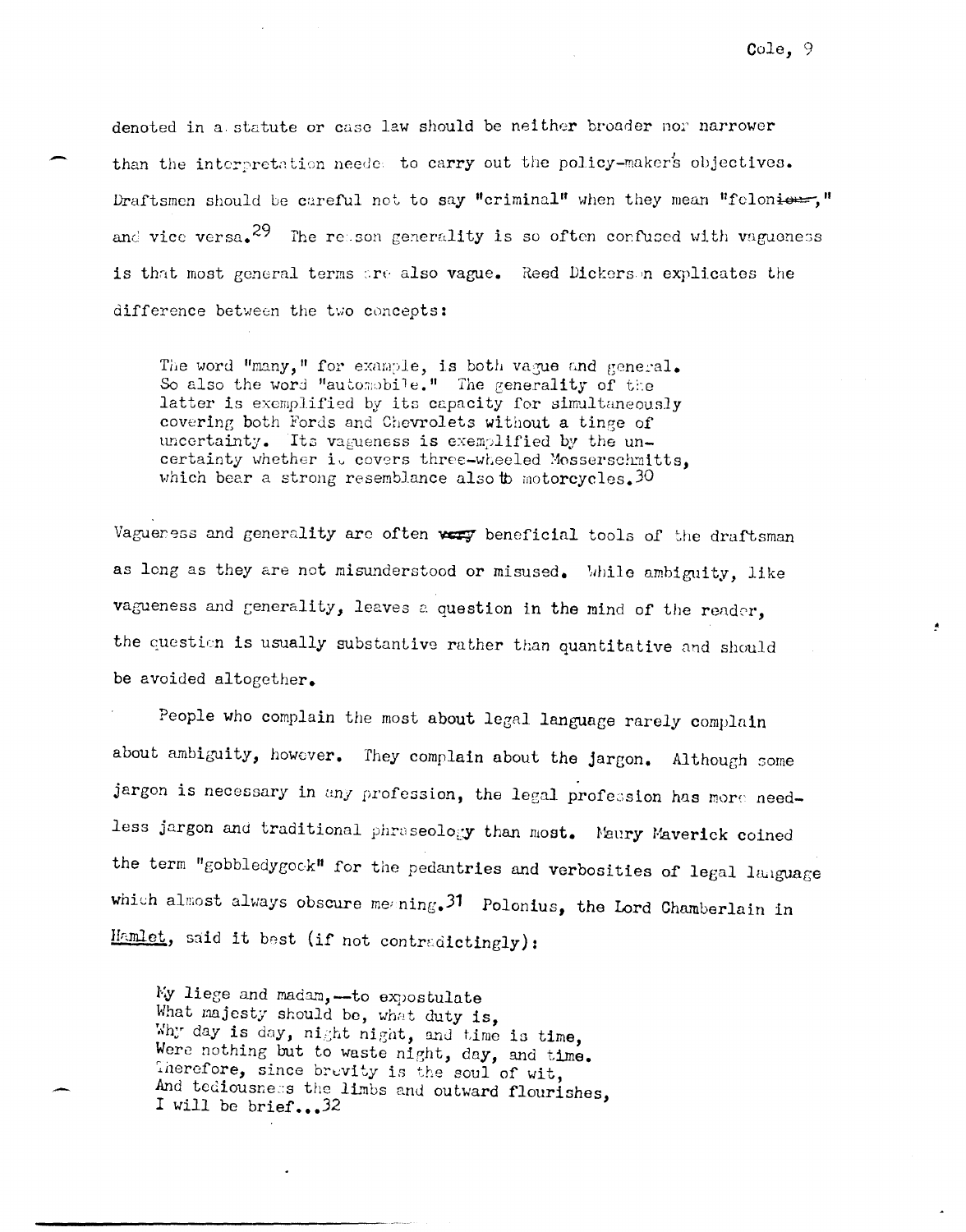book piece of wrewateration And  $\int_{l}^{l}$  one is  $l$  and  $l$ <br>One might even guess that Polonius had taken a few law courses at the Univerof Withouting sity after the piece of circumlucution.

Legal language is full of verbose expressions, pedantic references, rounded reduced in phrasing. Much of this problem stems from the traditional phraseology inevitably passed down through the law schools themselves. 33 The many "hereinafter,," "theretos," "same and said" articles, and "whereases," not to mention the usual trinities of verbs--"give, bequeath, and convey," nouns--"right, title, and claim," and other all-encompassing statements do very little to change the legal effectiveness of the document except to drown it in avoidable redundancy. Traditional phraseology of this type is directed at a lay audience, not to convey information, but emotion a scare them into a grudging respect for the law.  $34$  The documents most affected by traditional phraseology are those of solemnity--wills, contracts, complaints and summonses. This emotion-evoking phraseology may have had a practical value at one time, but I-seriously doubt it has an ay methoged impact enymere. This phraseology does more to distract the party from the message to be conveyed than it does to evoke respect. Perhaps, people would have a less grudging respect for the law if they understood it better.

Traditional phraseology used in a will has been known to be troublesome as well as cumbersome. A lady left her estate to "my heirs at law living at the time of my decease." This sounds straightforward enough. The trouble was that she wanted her money to be shared equally among her twenty-five cousins. The deceased, however, had an obscure aunt living at the time, and she received all of the money.<sup>35</sup> One can see why traditional phraseology and its redundancy is used in contracts and wills-- it arises out of a sense of insecurity.<sup>36</sup> But, tradition did not help those twenty-five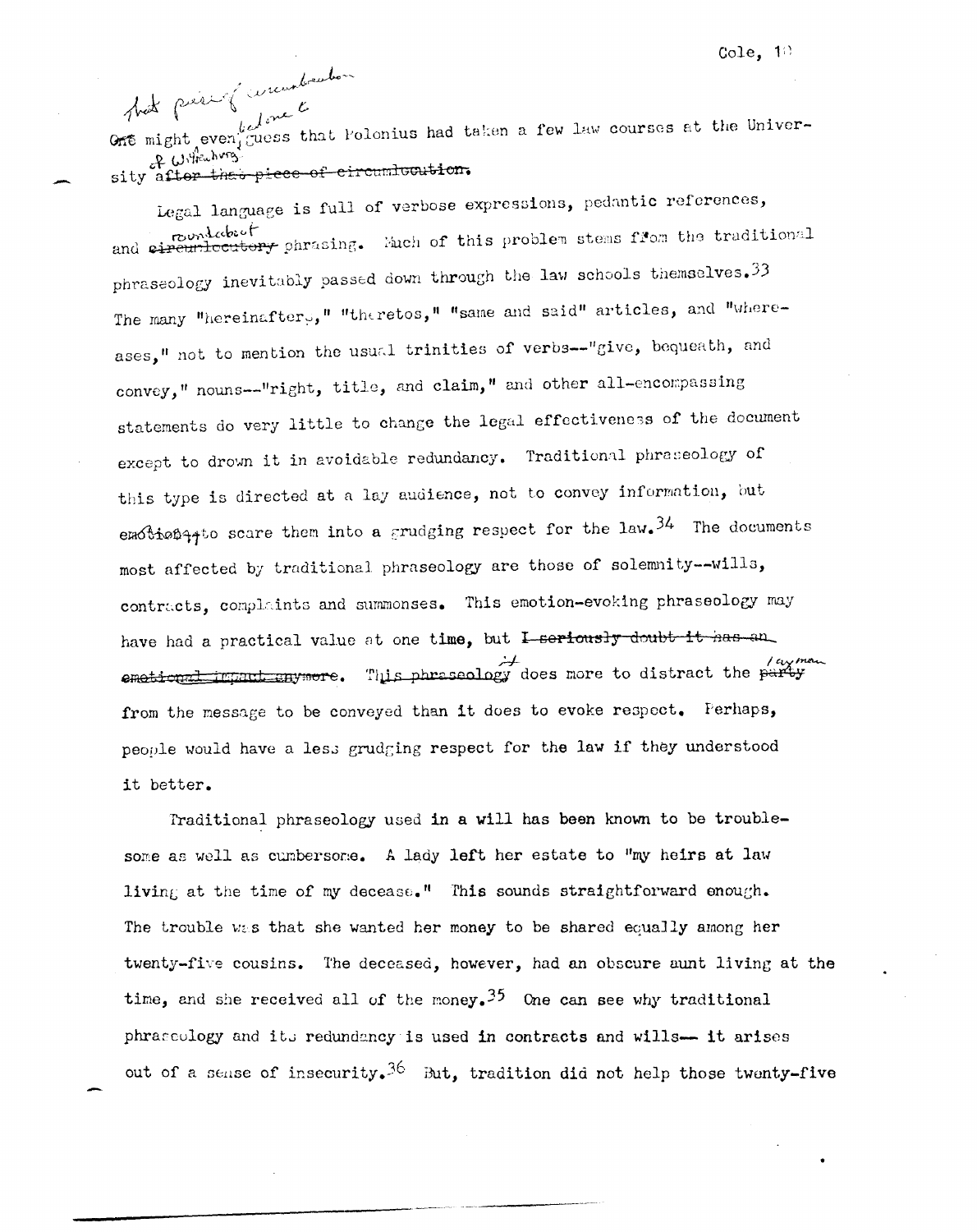cousins in the least. Many lawyers take the attitude of Byrne Bouman who believes that redundancy is a necessary evil:

While some persons may consider this lousy writing, I say if you have to do it you have to do it and it is not lousy because you have to do it if it will put your coat and shoes on for you and help you pay for them when you are tired and sleepy and hungry and thirsty and broke and do not want to lose a client because of some misinterpretation of the intent of the contract by some court that can't read let alone understand what the parties were agreeing upon especially when they were jousting with each other and each hoping that an ambiguity will be one to their benefit which anybody knows you can never depend upon being for your benefit unless you own the judge which I don't think you are going to do this  $vear$  anyway.  $37$ .

All one can say to that is if redundancy is really necessary, at least do it clearly.

One reason lawyers use traditional phraseology and redundancy as a crutch could be because of the standardized nature of legal language. Standardized language leads to a reliability and predictability of interpretation by a court. Courts taking such an approach pay particular attention to words and phrases and changes in words and phrases. To depart from a conventional way of saying something, therefore, is to invite disaster.  $38$ On the other hand, the lawyer who does not know those "nagic" words and phraces causes redundancy and complexity. The lawyer sees no cost in a few extra words, but the cost for leaving out the one or two essential words could be great. So, the lawyer heaps words on top of words, hoping that one of them will be "Rumpelstiltskin." $3<sup>9</sup>$ 

Because of this standardization, I-seriously doubt that lawyers will never be out of a job if they chose to write in a clear style. The easiest way to write clearly is to start by using good grammar. Rules of grammar are rules of convenience--not for the writer, but for the reader. It is ironic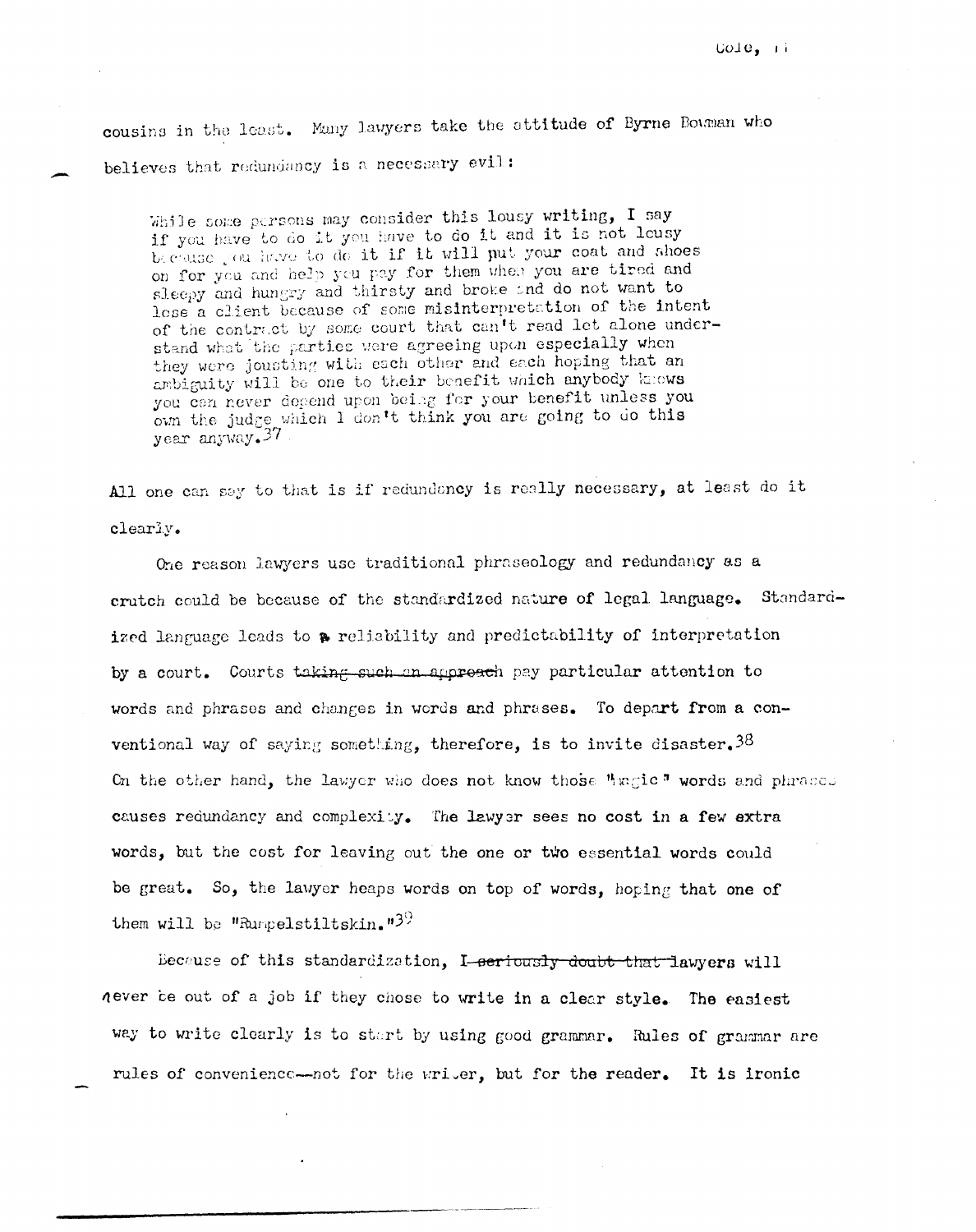what the public that the legal documents, most needed to be understood by the public are the ones in which grammar is usually the poorest; contracts are notorious for abandoning grammatical rules, as well as turning base verbs into nouns. "Rent to be payed by the first of the month; Failure to do so will result in penalty of five dollars:" As one can see from the preceding example, lawyers also have a serious tendency to leave out both definite and indefinite articles in front-of-mont-mouns (The rent, a penalty). Two simple grammatical rules should always be followed  $p$  1) Every sentence needs both a subject and a verb: "The rent is to be payed by the first of the month;" adding the verb "is" to this statement not only makes it a sentence, but makes it more readable. 2)<sup>nust</sup><br>makes it more readable. 2)<sup>nust</sup> Nouns not preceded by adjectives or possessives should users be proceded by either a definite or indefinite article. Although it is not gramstical particles punctuation is probably the most important device for making things easier to  $read_{\bullet}40$  Functuation is especially useful in renaming a person or other entity. Instead of saying "Er. Neumann, hereinafter the 'seller'," it is much easier to say "Mr. Neumann (the 'seller')," and it is also easier to red. If there is one thing that should be perfectly elear from reading this paper, it should be at *Ideas* are difficult enough to express in complex legal language when written with proper grammar and mechanics. To deviate from those rules generally affects clarity adversely.<sup>41</sup>

In his essay "Politics and the English Language," George Crwell attempts to reduce unnecessary complexity in language while increasing the effectiveness of the message. He does this through the implementation of a few simple rules:

1) Never use a metaphor, simile, or other figure of speech which you are used to seeing in print.

2) Hever use a long word where a short one will do.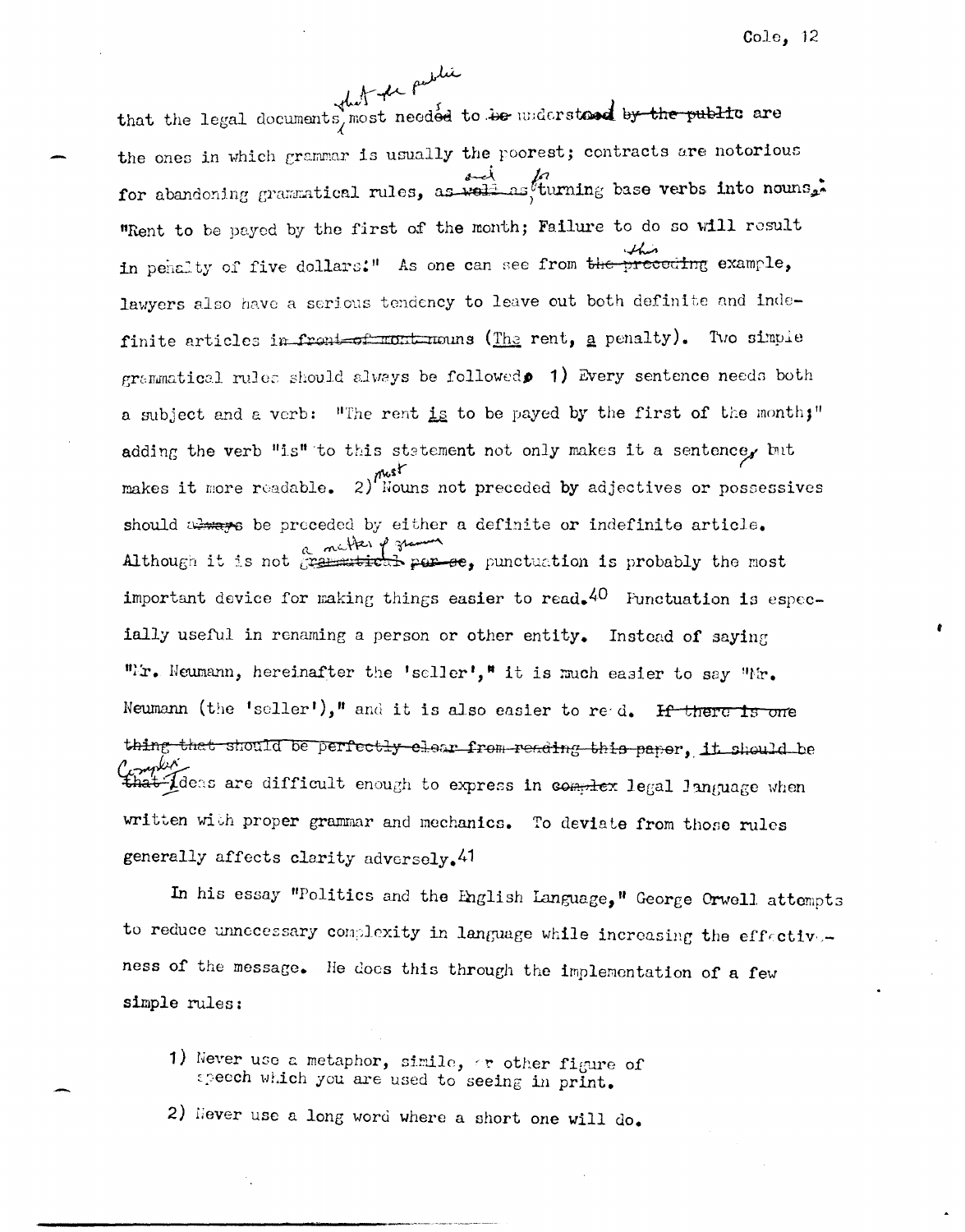3) If it is possible to cut a word out, do so.

 $\downarrow$ ) Never use the passive when you can use the active.

- 5) Hever use a foreign phrase, a scientific word, or a jargon word if you can think of an everyday inglish equivalent.
- 6) Break any of these rules sconer than say anything outright barbarous.<sup>42</sup>

I believe the largest part of unnecessary complexity in legal language can be eliminated by simply avoiding a few often-used legalistic words and verbose expressions:

Legalece to avoid

prior to subsequent to commence vendee vendor covenants, warrants indenture estopped lessee lessor please find shall have the right herein, herewith, hereunder hereinafter hereinabove hereinbelow thereto, therein, thereof, thereby, therewith shall be shall said, same, such, subject wherein in the event upon please be advised vitnesseth Whereas

Use instead

before, earlier after, later begin, start buyer seller promises, agrees to contract, mortgage, will, agreement, promissory note prevented from tenant landlord is, are may in this agreement, etc.  $("selfer")$ earlier in this agreement later in the agreement to that agreement, in that agreement, of that agreement, etc. iв will, must, agrees to the, this, those, that, these, them, it where, in which 1f on This is to inform you, this is to let you know background facts [eliminate without replacing]  $43$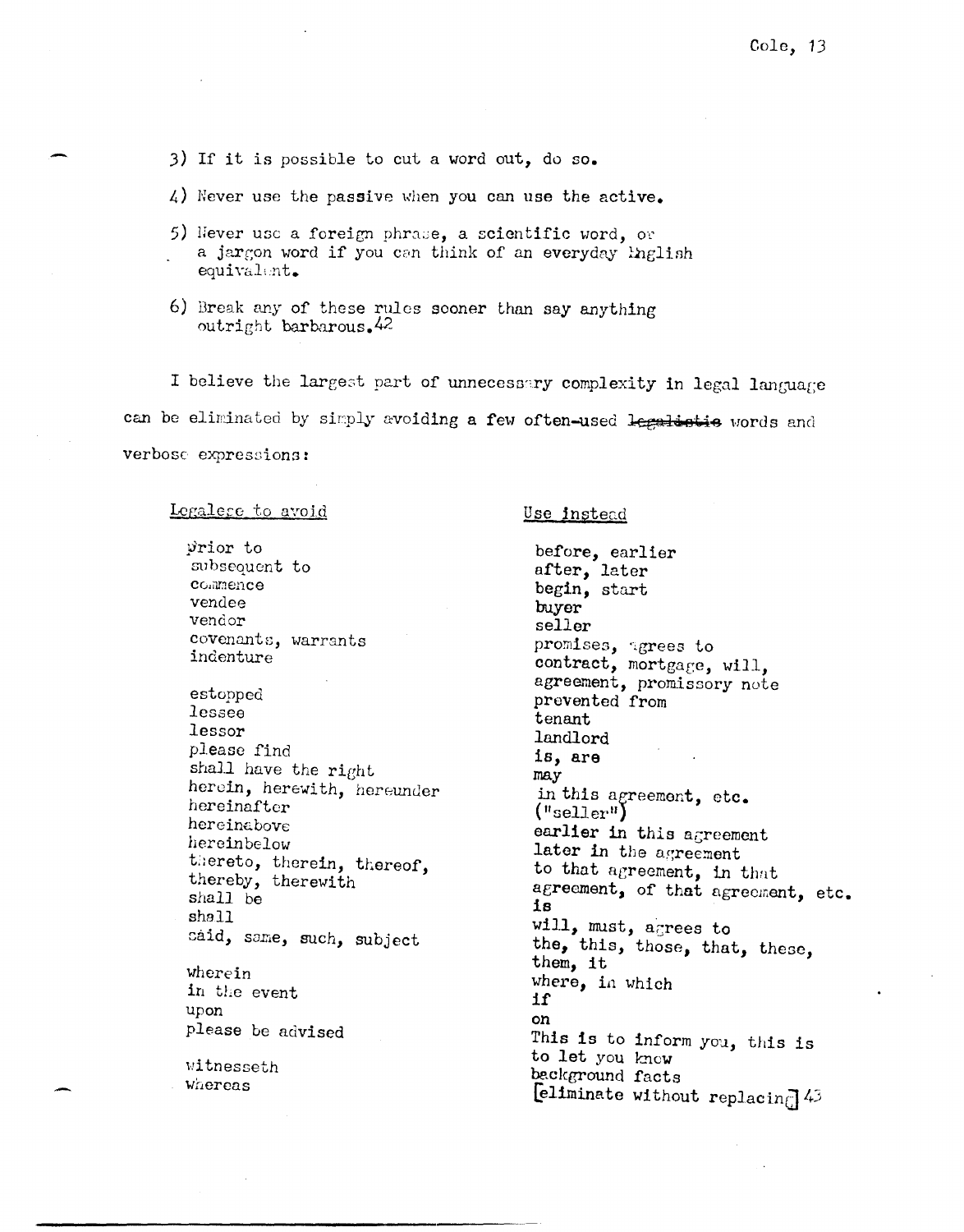## Verbose or vague expressions and constructions

Whether or not "There is" constructions "What ... is that... "constructions "The...of" constructions The foreseeable future

All are not To the extent that On the part of In situations where Was a factor that The usual practice has been to

On the rationale that or Under the theory that Cf...character (or nature) ... is the one (or individual) who On numerous occasions In some instances In many cases In the majority of instances It is not the case that In those instances where or In situations where Chose to Due to Proved to be In the absence of For the purpose of With respect to

Use instead

Whether [eliminate without replacing] **Ellenate without replacing** *feliminate without replacing* feliminate both explicitly and implicitly] Not all...are Fewrite using "if" Teliminate without replacing When eliminate if possible Usually,...; or (the practice) usually Because

eliminate without replacing Teliminate without replacina Often Sometimes Often Usually Did not When

eliminate if possible Because Was  $[$ rewrite using "unless" $]$ Тo About or concerning  $44,45$ 

Ethough I have combined both legal language and statutory language under the somewhat imprecise heading "legal language, "-I-hope my comments will not be missonstrued because they apply to both in most instances. These comments and constructive criticisms method pertinent to legal language with states would not be passing legislation requiring "plain English" in various types of legal documents--"from consumer contracts to insurance policies to government regulation.<sup>146</sup> To stop this trend in the legislatures, more and more of the top law schools are teaching "nonlegal" legal drafting.47 This trend is wholesome. If more lawyers and legislators were willing to write documents for ease of comprehension as well as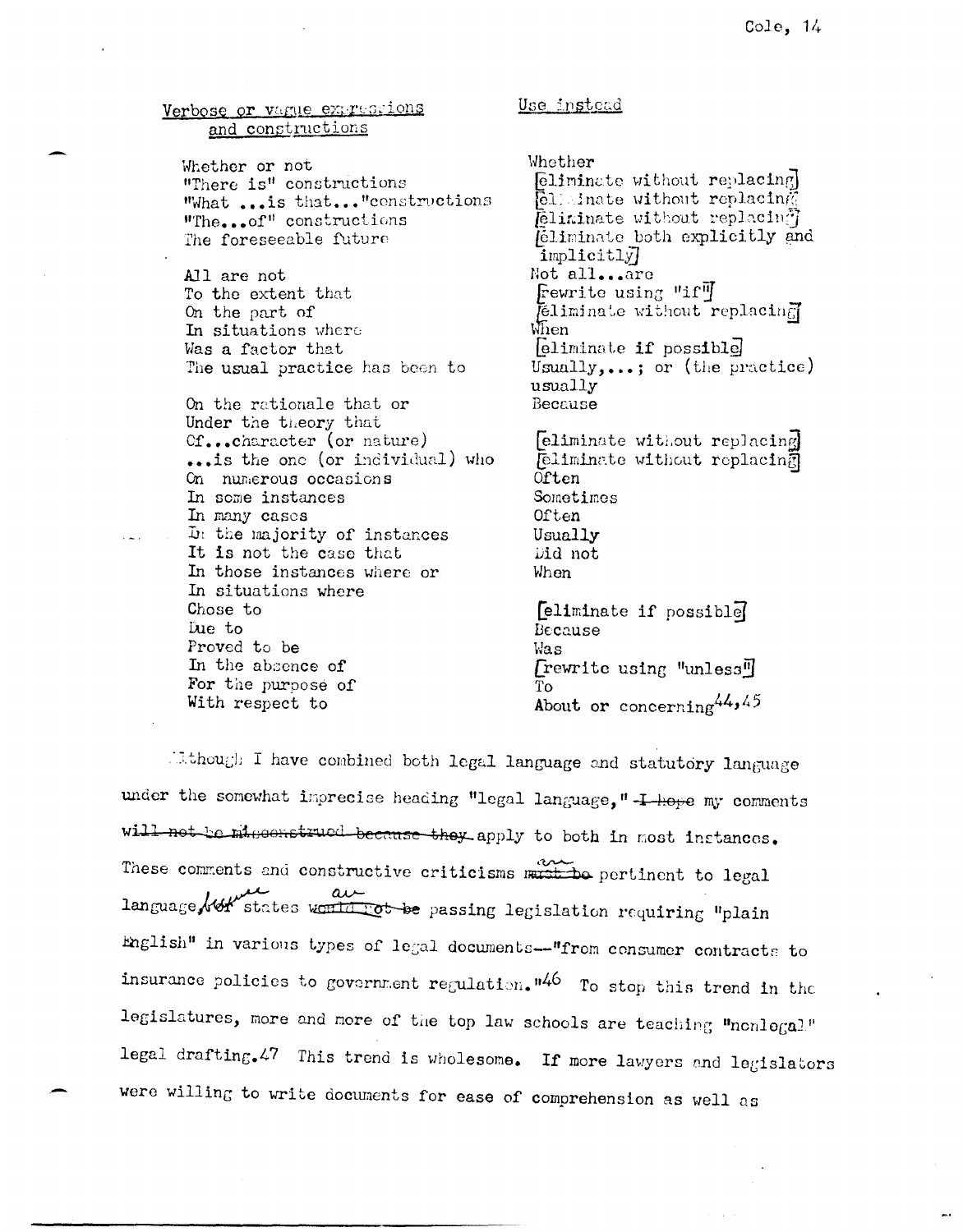accuracy, they would not have to worry about writing under the burden of specific "plain mglish" laws, and people would not be nearly as apprehensive of and unknowledgeble about the legal system.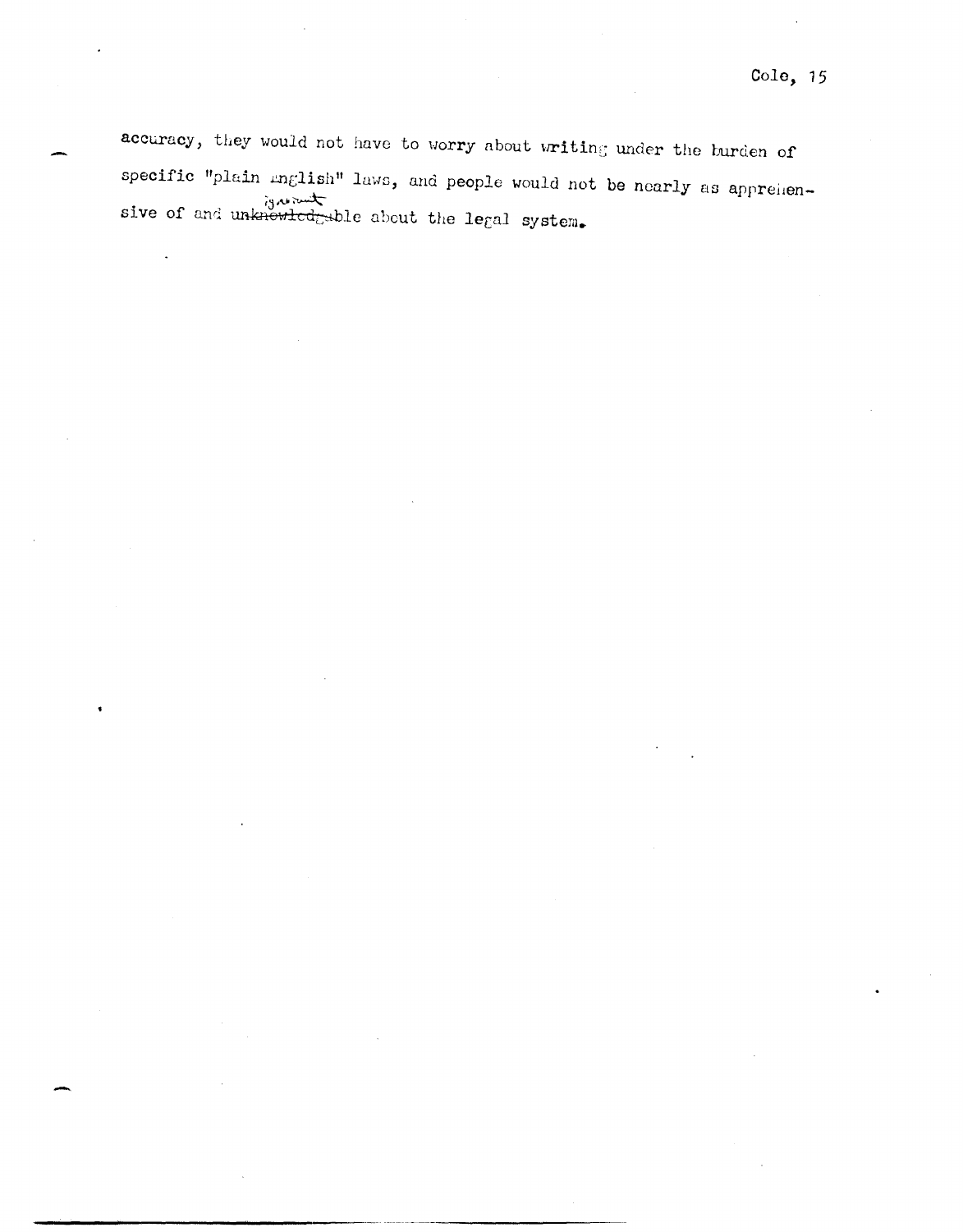## **ENDNOTES**

1s.I. Hayakawa, "Semantics, Law, and 'Priestly-Minded Men,'" Cass Western Reserve Law Review, 1958(Mar), p. 179.

2Arthur S. Miller, "Statutory Languague and the Furpocive Use of Ambiguity," Virginia Law Review, 42, 1958, p. 23.

3George Rossman, "Better English for Lawyers as Draftsmen and Advocates," American Bar Association Journal, 48, 1962, p. 1048.

4Reed Dickerson, "The Diseases of Legislative Language," Harverd Journal on legislation, 1, 1964, p. 5.

 $5_{\text{Rossman}}$ , pp. 1049-1050.

6Charles J. Averbrook, "Legalese vs. Clear, Readable Writing: Make the Change Nowll" The Florida Bar Journal, 55, 1981, p. 624.

7A. S. Miller, "Statutory Language...," p. 30.

<sup>8</sup>R. Quirk, et al, A Grammar of Contemporary English, (New York: Seminar Press, 1972), p. 433.

<sup>9</sup> Lavid Nachmias, and David H. Rosenbloom, <u>Eureaucustic Covernment USA</u>, (New York: St Martins Press, 1980), p. 23.

10A. S. Miller, "Some Remarks on Legal Writing," Georgic Bar Journal, 18, 1956, p. 268.

11 Quirk, p. 433.

 $12$ Quirk, p. 433.

 $15$ Quirk, p. 433.

 $14$ Averbrook, p. 625.

15Averbrook, p. 625.

16Dickerson, p. 14.

17<sub>A</sub>. S. Miller, "Some Remarks...," p. 263.

18Byrne Bowman, "Are Lawyers Lousy Writers?," Georgia State Bar Journal, 6, 1970, p. 286.

19Bowman, p. 286.  $^{20}$ Bouman, p. 286. 21 Bowman, p. 287.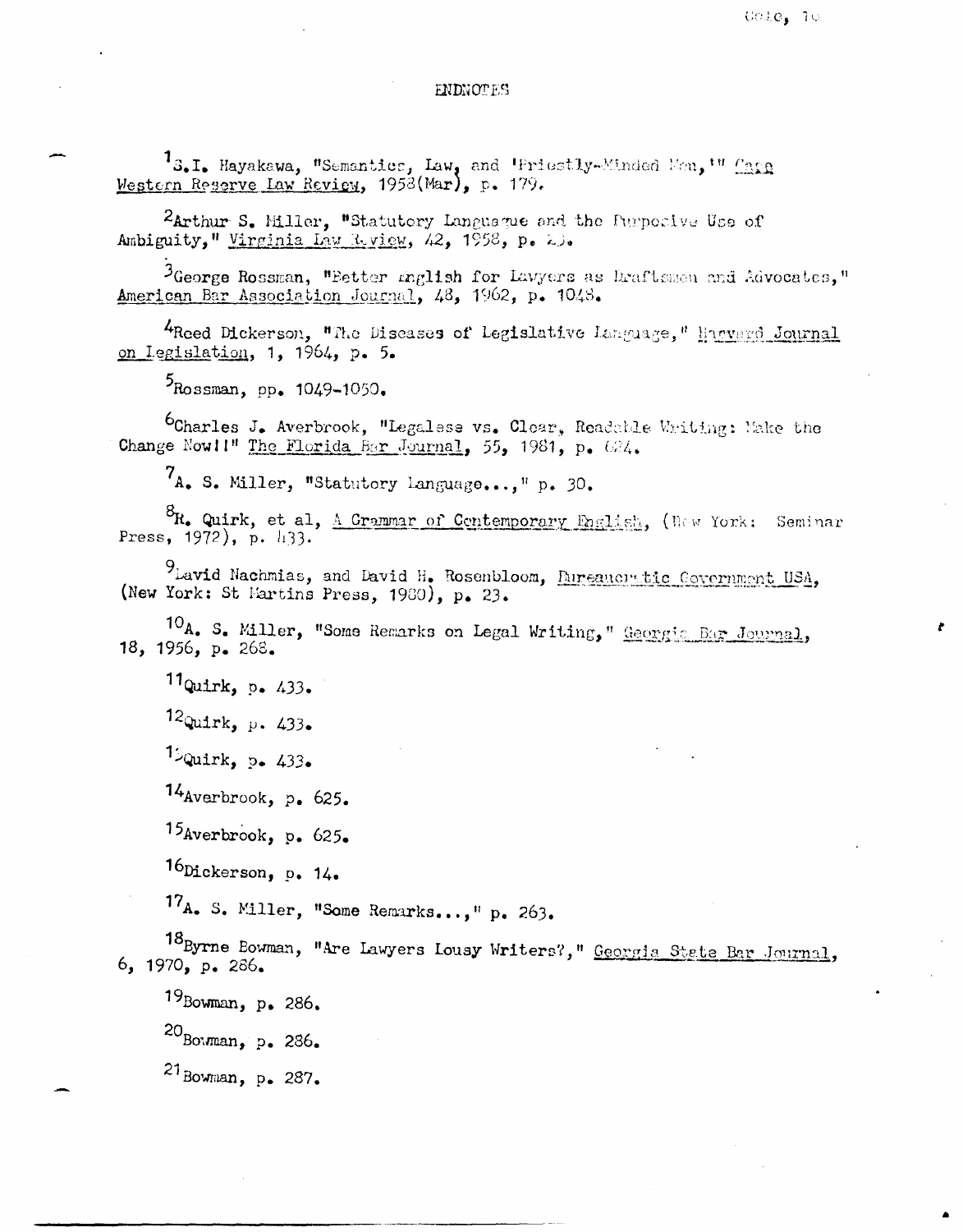$Cole, 17$ 

22A. S. Miller, "Some Remarks...," p. 259.  $^{23}$ Dickerson, p. 7.  $24$ Dickerson, p. 8.  $^{25}$ Dickerson. p. 8.  $26$ Dickerson, p. 7.  $27$ Dickerson, p. 9.  $^{28}$ Rossman, p. 1049.  $^{29}$ Dickerson, p. 10. 30<sub>A</sub>. S. Miller. "Statutory Language...," p. 30.  $31_{\text{Bowman}}$ , p. 289. 32William Shakespeare, Hamlet, (New York: Signet Books, 1963), p. 73.

<sup>33</sup>Lawrence N. Friedman, "Law and Its Language," George Washington Law Review, 33, 1964, p. 571.

Friedman, pp. 571-572.  $35_{\text{A}}$ , S. Miller, "Some Remarks...," pp. 265-266. Bowman, p. 282. 37Bowman, pp. 288-289. Friedman, p.  $573.$ Friedman, p. 578. Bowman, p. 288.

41A. S. Miller, "Some Remarks...," p. 263.

42George Orwell, "Politics and the English Language," Language Awareness, 3rd ed., is. P. Eschholz, A. Rosa, and V. Clark, (New York: St Martins Press, 1982), p. 51.

43 Averbrook, p. 630.

44 George J. Miller, "On Legal Style," New York University School of Law Journal, 12, 1957, pp. 300-301.

45 Flora Johnson, "Less is More," Student Lawyer, 1981 (May), pp. 14-15.

 $46$ Averbrook, p. 624.

 $47$  Averbrook, p. 624.